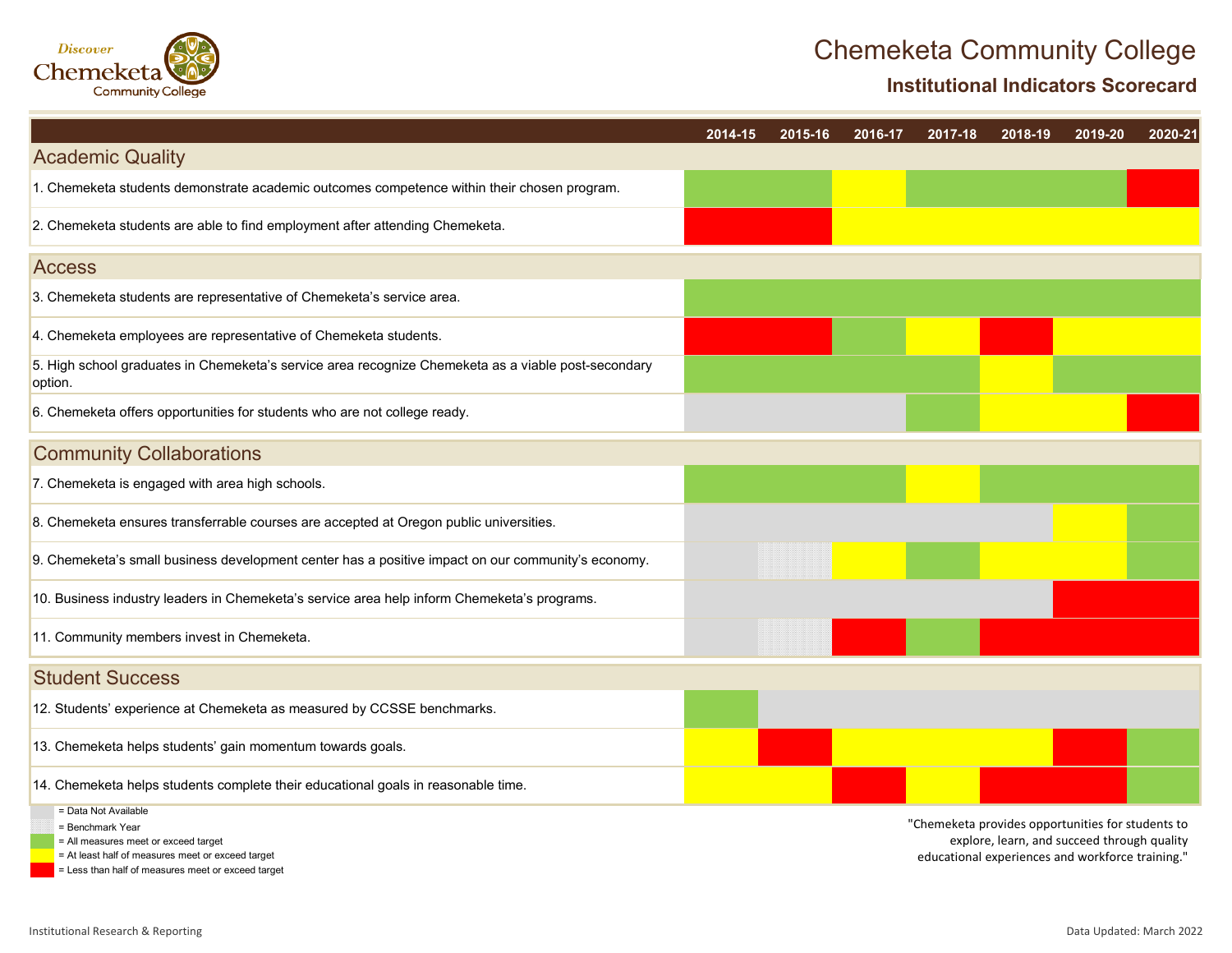

"Chemeketa provides opportunities for students to

explore, learn, and succeed through quality educational experiences and workforce training."

#### **Institutional Indicators Scorecard: Academic Quality**

|                                                                                                | <b>Target</b> | 2016-17 | 2017-18 | 2018-19 | 2019-20 | 2020-21 | <b>Trends</b> |
|------------------------------------------------------------------------------------------------|---------------|---------|---------|---------|---------|---------|---------------|
| <b>Academic Quality</b>                                                                        |               |         |         |         |         |         |               |
| 1. Chemeketa students demonstrate academic outcomes competence within their<br>chosen program. |               |         |         |         |         |         |               |
| a. Course or program outcomes assessment competency                                            | 80%           | 77%     | 82%     | 85%     | 85%     | 75%     |               |
| b. Certification and licensure exam pass rates                                                 | 90%           | 97%     | 91%     | 96%     | 96%     | 87%     |               |
|                                                                                                |               |         |         |         |         |         |               |
| 2. Chemeketa students are able to find employment after attending Chemeketa.                   |               |         |         |         |         |         |               |
| a. One-year employment rate                                                                    | 80%           | 76%     | 75%     | 76%     | 74%     | 60%     |               |
| b. Five-year earnings growth                                                                   | 20%           |         | 45%     | 39%     | 32%     | 34%     |               |
| c. Chemeketa's impact on earnings                                                              | $+15%$        | $\star$ | $+17%$  | $+17%$  | $+25%$  | $+34%$  |               |

= Data Not Available

= Benchmark Year

= All measures meet or exceed target

= At least half of measures meet or exceed target

= Less than half of measures meet or exceed target

<sup>1a.</sup> Percent of students assessed who met or exceeded course or program outcome competency levels.

1b.

Percent of students who passed their national certification or licensure exam (of the students who attempted the exam). Programs with individual Certification/Licensure Exams include: Dental Assisting; Emergency Medical Technology; Medical Assisting; Nursing; Phlebotomy Technician; Pharmacy Technician; Automotive Technology; Welding.

<sup>[2a.](https://nces.ed.gov/fastfacts/display.asp?id=561)</sup> Percent of students employed one year after leaving Chemeketa. To be included in the analysis, a student must have earned a credential or completed at least 24 credits and did not return to Chemeketa the next academi year. They also must have a valid social security number. Employment information is gathered from the Oregon Employment Department and includes any type/level of employment. Students are matched by their social security number.

Target is based on the national average employment rate for 25-34 year olds with 'some college' according to the National Center for Education Statistics.

[2b.](https://www.epi.org/nominal-wage-tracker/)

Difference between the average salary of students employed one year after leaving Chemeketa and the average salary of those students five years after leaving Chemeketa. Employment and salary information is gathered from the Oregon Employment Department and includes any type of employment. Students are matched by their social security number so they must have a valid social security number to be included in the analysis.

Target is based on the nominal wage increase target for the given time period according to the Economic Policy Institute.

 $\frac{2c.}{2}$  $\frac{2c.}{2}$  $\frac{2c.}{2}$  Difference between the average salary of students employed five years after leaving Chemeketa and the average salary for the Salem metro area among residents with no college experience. Employment information gathered from the Oregon Employment Department and includes any type of employment. Students are matched by their social security number so they must have a valid social security number to be included in the analysis. Service area salary information is gathered from the Census Bureau: American Community Survey.

Target is based on the average difference in median earnings of individuals 25 and older in the Salem Metro Area with 'some college or Associates degree' and those with no college experience.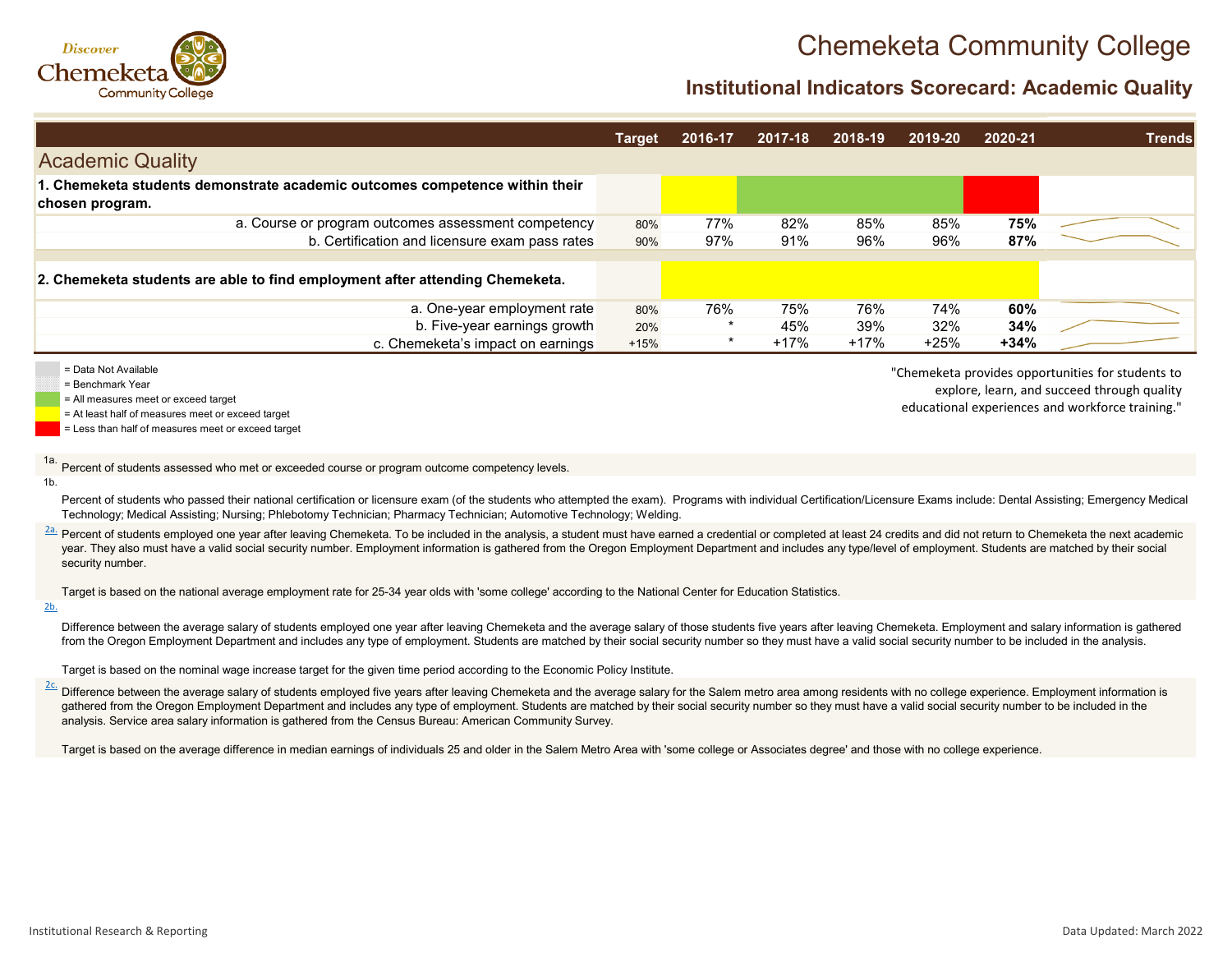

#### **Institutional Indicators Scorecard: Access**

|                                                                                                                                                                                                                                                                                                                                                                                                                                                                            | <b>Target</b>         | 2016-17                | 2017-18          | 2018-19                | 2019-20                | 2020-21                | <b>Trends</b> |  |  |
|----------------------------------------------------------------------------------------------------------------------------------------------------------------------------------------------------------------------------------------------------------------------------------------------------------------------------------------------------------------------------------------------------------------------------------------------------------------------------|-----------------------|------------------------|------------------|------------------------|------------------------|------------------------|---------------|--|--|
| <b>Access</b>                                                                                                                                                                                                                                                                                                                                                                                                                                                              |                       |                        |                  |                        |                        |                        |               |  |  |
| 3. Chemeketa students are representative of Chemeketa's service area.                                                                                                                                                                                                                                                                                                                                                                                                      |                       |                        |                  |                        |                        |                        |               |  |  |
| a. BIPOC student to service area service equity gap<br>b. Hispanic/ Latinx student to service area service equity gap                                                                                                                                                                                                                                                                                                                                                      | $>=0\%$ pts           | $+6%$ pts<br>$+6%$ pts | +2%pts<br>+4%pts | $+3%$ pts<br>$+5%$ pts | $+2%$ pts<br>$+6%$ pts | $+2%$ pts<br>$+5%$ pts |               |  |  |
| 4. Chemeketa employees are representative of Chemeketa students.                                                                                                                                                                                                                                                                                                                                                                                                           |                       |                        |                  |                        |                        |                        |               |  |  |
| a. BIPOC classified & exempt employee to student service equity gap                                                                                                                                                                                                                                                                                                                                                                                                        |                       | $-11%$ pts             | $-10\%$ pts      | $-9%$ pts              | -8%pts                 | $-7%$ pts              |               |  |  |
| b. Hispanic/Latinx classified & exempt employee to student service equity gap                                                                                                                                                                                                                                                                                                                                                                                              | $+1\%$ pt<br>increase | $-11%$ pts             | -9%pts           | -9%pts                 | -8%pts                 | -7%pts                 |               |  |  |
| c. BIPOC faculty to student service equity gap                                                                                                                                                                                                                                                                                                                                                                                                                             | each year             | $-19%$ pts             | $-19%$ pts       | $-19%$ pts             | $-18%$ pts             | $-18%$ pts             |               |  |  |
| d. Hispanic/Latinx faculty to student service equity gap                                                                                                                                                                                                                                                                                                                                                                                                                   |                       | $-18%$ pts             | -18%pts          | $-19%$ pts             | $-20%$ pts             | $-19%$ pts             |               |  |  |
| 5. High school graduates in Chemeketa's service area recognize Chemeketa as a<br>viable post-secondary option.                                                                                                                                                                                                                                                                                                                                                             |                       |                        |                  |                        |                        |                        |               |  |  |
| a. High school penetration rate                                                                                                                                                                                                                                                                                                                                                                                                                                            | $>=33%$               | 39%                    | 38%              | 34%                    | 35%                    | 28%                    |               |  |  |
| 6. Chemeketa offers opportunities for students who are not college ready.                                                                                                                                                                                                                                                                                                                                                                                                  |                       |                        |                  |                        |                        |                        |               |  |  |
| a. Academic Development program progress                                                                                                                                                                                                                                                                                                                                                                                                                                   | 80%                   |                        | 83%              | 79%                    | 77%                    | 64%                    |               |  |  |
| = Data Not Available<br>"Chemeketa provides opportunities for students to<br>= Benchmark Year<br>explore, learn, and succeed through quality<br>= All measures meet or exceed target<br>educational experiences and workforce training."<br>= At least half of measures meet or exceed target<br>= Less than half of measures meet or exceed target                                                                                                                        |                       |                        |                  |                        |                        |                        |               |  |  |
| За.<br>Difference between the percent of all students enrolled in the academic year (credit & non-credit) who identify as Black, Indigenous, and People of color (BIPOC) and the percent of residents in Marion, Polk, and Yamhill<br>counties who identify as Black, Indigenous, and People of color (BIPOC). This includes anyone who identifies their race/Ethnicity as: Hispanic; American Indian or Alaska Native; Asian; Black; Hawaiian or Pacific Islander.        |                       |                        |                  |                        |                        |                        |               |  |  |
| 3b.                                                                                                                                                                                                                                                                                                                                                                                                                                                                        |                       |                        |                  |                        |                        |                        |               |  |  |
| Difference between the percent of all students enrolled in the academic year (credit & non-credit) who identify as Hispanic and the percent of residents in Marion, Polk, and Yamhill counties who identify as Hispanic.<br>4a.                                                                                                                                                                                                                                            |                       |                        |                  |                        |                        |                        |               |  |  |
| Difference between the percent of all classified and exempt employees who identify as Black, Indigenous, and People of color (BIPOC) and all students enrolled in the academic year (credit & non-credit) who identify as Blac<br>Indigenous, and People of color (BIPOC). This includes anyone who identifies their race/Ethnicity as: Hispanic; American Indian or Alaska Native; Asian; Black; Hawaiian or Pacific Islander.                                            |                       |                        |                  |                        |                        |                        |               |  |  |
| 4b.<br>Difference between the percent of all classified and exempt employees who identify as Hispanic and all students enrolled in the academic year (credit & non-credit) who identify as Hispanic.                                                                                                                                                                                                                                                                       |                       |                        |                  |                        |                        |                        |               |  |  |
| 4c.<br>Difference between the percent of all current Chemeketa faculty (full & part time) who identify as Black, Indigenous, and People of color (BIPOC) and all students enrolled in the academic year (credit & non-credit) who ide<br>as Black, Indigenous, and People of color (BIPOC). This includes anyone who identifies their race/Ethnicity as: Hispanic; American Indian or Alaska Native; Asian; Black; Hawaiian or Pacific Islander.                           |                       |                        |                  |                        |                        |                        |               |  |  |
| 4d.<br>Difference between the percent of all current Chemeketa faculty (full & part time) who identify as Hispanic and all students enrolled in the academic year (credit & non-credit) who identify as Hispanic.                                                                                                                                                                                                                                                          |                       |                        |                  |                        |                        |                        |               |  |  |
| <u>5a.</u><br>Percent of high school graduates in Chemeketa's service area (Marion, Polk, and Yamhill counties) who enrolled at Chemeketa within a year of graduation. Target takes into consideration the current graduation rate for Orego<br>high school students (according to the Oregon Department of Education) and the percent of Oregon high school students who go directly to college according to the National Center for Higher Education Management Systems. |                       |                        |                  |                        |                        |                        |               |  |  |
| <sup>6a</sup> . Percept of Title II perticipants with two or mare barriers to employment who ashioved their identified goal. Barriers to employment are self-identified by the student upon entry into the program. The identified goals                                                                                                                                                                                                                                   |                       |                        |                  |                        |                        |                        |               |  |  |

Percent of Title II participants with two or more barriers to employment who achieved their identified goal. Barriers to employment are self-identified by the student upon entry into the program. The identified goals consi measurable skill gains, or attaining a GED within one year of exit from the program.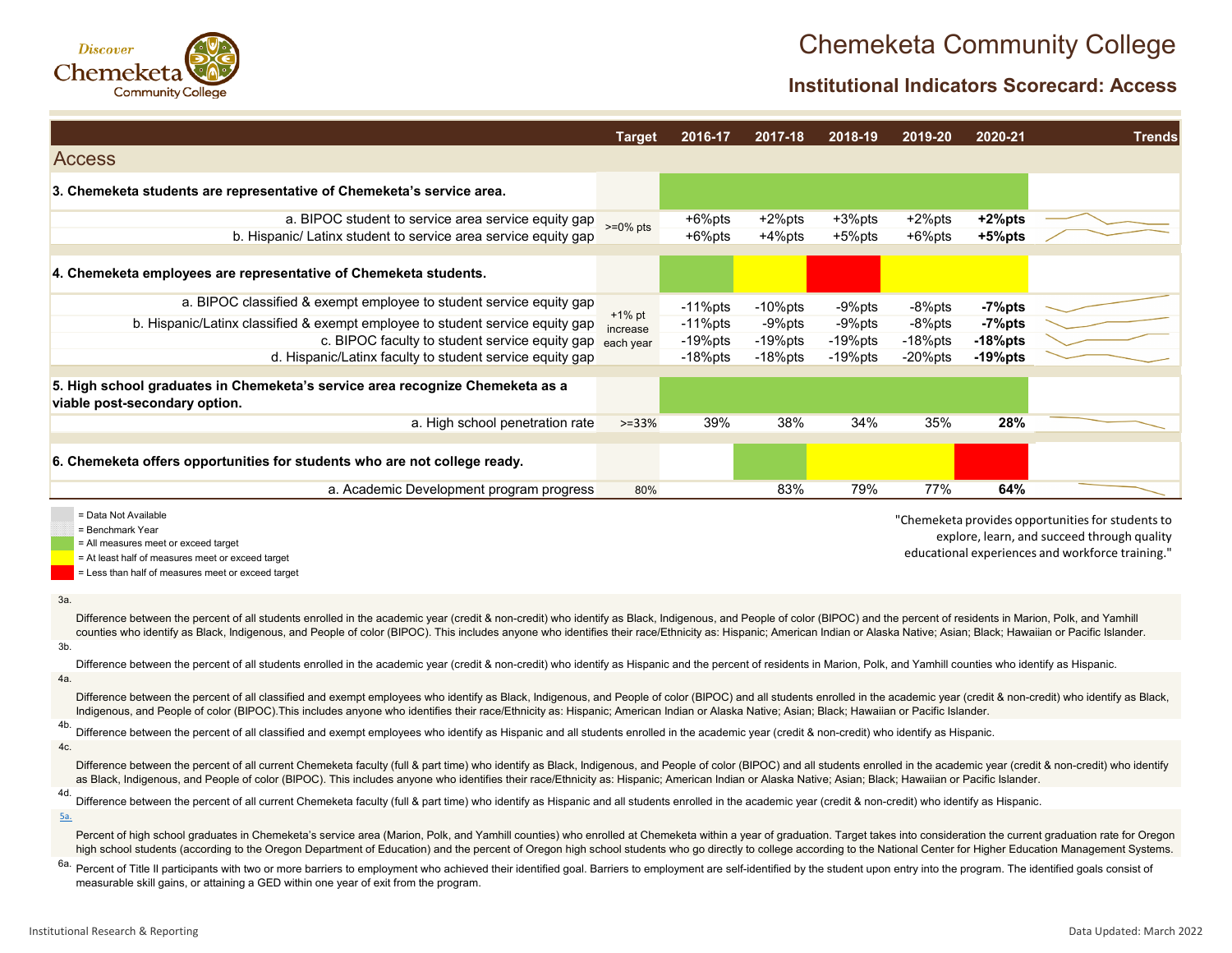

#### **Institutional Indicators Scorecard: Community Collaborations**

|                                                                                                                                                                                                                                                                                                                                                     | <b>Target</b>                      | 2016-17          | 2017-18          | 2018-19            | $2019 - 20$        | 2020-21            | <b>Trends</b> |  |  |
|-----------------------------------------------------------------------------------------------------------------------------------------------------------------------------------------------------------------------------------------------------------------------------------------------------------------------------------------------------|------------------------------------|------------------|------------------|--------------------|--------------------|--------------------|---------------|--|--|
| <b>Community Collaborations</b>                                                                                                                                                                                                                                                                                                                     |                                    |                  |                  |                    |                    |                    |               |  |  |
| 7. Chemeketa is engaged with area high schools.                                                                                                                                                                                                                                                                                                     |                                    |                  |                  |                    |                    |                    |               |  |  |
| a. Percent of high school districts in our service area participating in dual credit or<br>concurrent enrollment/early college programs                                                                                                                                                                                                             | $>= 80%$                           | 86%              | 82%              | 86%                | 86%                | 91%                |               |  |  |
| 8. Chemeketa ensures transferrable courses are accepted at Oregon public<br>universities.                                                                                                                                                                                                                                                           |                                    |                  |                  |                    |                    |                    |               |  |  |
| a. AAOT courses that directly transfer to 4 or more universities<br>b. AAOT courses that transfer as an elective or a                                                                                                                                                                                                                               | $+1\%$ pt<br>increase<br>each year | $\star$          |                  |                    | 44%                | 45%                |               |  |  |
| direct transfer to 4 or more universities<br>9. Chemeketa's small business development center has a positive impact on our<br>community's economy.                                                                                                                                                                                                  | $>=90%$                            |                  |                  |                    | 97%                | 97%                |               |  |  |
| a. Clients served<br>b. Total capital accessed                                                                                                                                                                                                                                                                                                      | 10% gain to<br>1,000<br>\$3.7 Mil  | 837<br>\$3.1 Mil | 924<br>\$3.7 Mil | 1,003<br>\$2.5 Mil | 1,376<br>\$1.9 Mil | 1,841<br>\$3.7 Mil |               |  |  |
| 10. Business industry leaders in Chemeketa's service area help inform Chemeketa's<br>programs.                                                                                                                                                                                                                                                      |                                    |                  |                  |                    |                    |                    |               |  |  |
| a. Advisory committee districtwide representation                                                                                                                                                                                                                                                                                                   | $>=90%$                            |                  |                  |                    | 25%                | 48%                |               |  |  |
| 11. Community members invest in Chemeketa.                                                                                                                                                                                                                                                                                                          |                                    |                  |                  |                    |                    |                    |               |  |  |
| a. Community donor representation                                                                                                                                                                                                                                                                                                                   | > Prev.<br>Year                    | 556              | 625              | 555                | 389                | 265                |               |  |  |
| = Data Not Available<br>"Chemeketa provides opportunities for students to<br>= Benchmark Year<br>explore, learn, and succeed through quality<br>= All measures meet or exceed target<br>educational experiences and workforce training."<br>= At least half of measures meet or exceed target<br>= Less than half of measures meet or exceed target |                                    |                  |                  |                    |                    |                    |               |  |  |
| 7a.<br>Percent of all high school districts in Chemeketa's service area (Marion, Polk, and Yamhill counties) that participated in College Credit Now (CCN), Early College, or Expanded Options Programs in the given academic year.                                                                                                                 |                                    |                  |                  |                    |                    |                    |               |  |  |
| 8a.<br>Percent of AAOT foundational or discipline studies courses that transfer as a direct transfer to 4 or more Oregon universities. PE185 courses are excluded from analysis.                                                                                                                                                                    |                                    |                  |                  |                    |                    |                    |               |  |  |
| 8b.<br>Percent of AAOT foundational or discipline studies courses that transfer as an elective or a direct transfer to 4 or more Oregon universities. PE185 courses are excluded from analysis.<br>9a.                                                                                                                                              |                                    |                  |                  |                    |                    |                    |               |  |  |

Clients could have attended an advising session or training event. Some clients may be counted twice if they attended both types of sessions.

9b. Any form of owner investment, debt, equity, or grant from all sources (e.g., savings, lines of credit, credit cards, SBA and commercial loans, angel investors, etc.) received by clients as a result of SBDC services. The ne capital is funding that has actually come into the control of the client; not the promise of funding, such as a lender or investor commitment letter.

<sup>10a.</sup> Percent of all advisory committees with representation from all 3 counties in Chemeketa's service area (Marion, Polk, Yamhill).

11a. Number of donors who are not full-time, salaried Chemeketa employees.